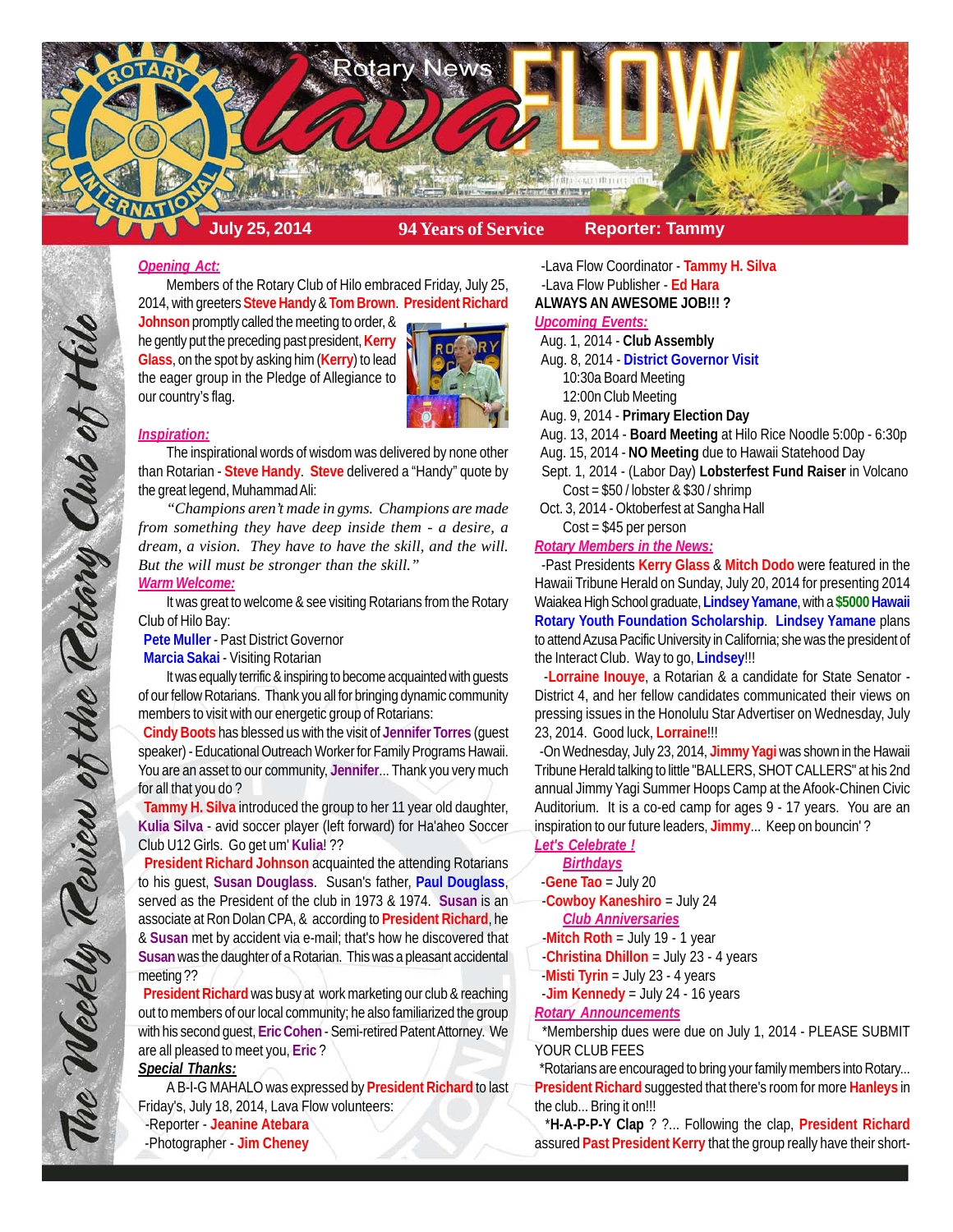# *Birthdays:*

**Lisa Rantz** July 3 **Jim Kennedy** July 17 **Gene Tao** July 20 **Cowboy Kaneshiro** July 24 **Mitch Roth** July 28 **Treena Breyfogle** July 30 **Susan Munro** July 30

# *Club Anniversary:*

**Alberta Dobbe** July 11, 2008 (6) **Connie Kurohara** July 12, 2013 (1) **Jean Sugiyama** July 12, 2013 (1) **Lorraine Shin** July 17, 2009 (5) **Mitch Roth** July 19, 2013 (1) **Christina Dhillon** July 23, 2010 (4) **Misti Tyrin** July 23, 2010 (4) **Jim Kennedy** July 23, 2098 (16) **Lisa Rantz** July 26, 2013 (1) **Sally O'Brien** July 27, 2010 (2)

### *Wedding Anniversary:*

**Eddie & Portia Hara** July 1 (36) **Stew & Alessandra Hussey** July 12 (28) **Randy & Lydia Hart** July 17 (21) **Tom & Delia Brown** July 29 (33)

#### *Announcements:*

**Fri. August 1 - Club Assembly Fri. August 8 - Laura Steelquist**

**District 5000 Governor**

|                                      | <b>Richard Johnson</b> |
|--------------------------------------|------------------------|
|                                      |                        |
| Immediate Past President Kerry Glass |                        |
|                                      |                        |
|                                      |                        |
|                                      |                        |
| Sergeant-at-Arms  Cindy Boots        |                        |
|                                      |                        |
| Public Relations  Alberta Dobbe      |                        |
| Rotary Foundations  Alan Kusunoki    |                        |
|                                      |                        |
| International Service  Jenny Johnson |                        |
| Community Service  Misti Tyrin       |                        |
|                                      |                        |
| Vocational Service  Biff Kennedy     |                        |

term memory intact, & these Rotarians really can learn... Just do it!!!

### *Happy \$\$\$s*

 -**Dirk Yoshina** was **\$10** happy just because it was Friday... That's awesome, **Dirk**!

 -**Past President Kerry Glass** was literally a "happy camper" since he & **President Richard** are planning to leave for Alaska for a camping & fishing trip. According to **Kerry**, **Richard** tends to give his fish away; however, the opposite is true for **Kerry**... He enjoys his fish way too much ?

 -**Alberta Dobbe** was **\$20** happy... Thank you, **Alberta**!

 -**Christina Dhillon** was **\$20** happy... *"Happy anniversary, Baby, I got you on my mind"* ~ Little River Band

 -**Past President Mike Robinson** wanted to see how far he could make **President Richard** walk (he was forced to walk across the room)... This made him **\$5** happy... Crack the whip, **Mike**!!! Just kidding... **Mike** was happy to announce Phase 2 of the Rotary Park. **Mike** thanked all Rotarians who was involved in the project 10 years ago. **Mike** also plans to update fellow Rotarians about Phase 2 of the Rotary Park at the August 1, 2014 meeting... C U there ?

 -**Nancy Cabral** was **\$50** happy for the upcoming Hilo Orchid Society Show & Sale "Symphony of Orchids" at Edith Kanaka'ole Stadium; this is a benefit show for Ku'ikahi Mediation Center & HOS Scholarship Fund:

July 31, 2014 6p - 9p Gala Preview Party (tickets sold separately - \$65 includes wine or beer glass / \$25 of each ticket is tax deductible)

> August 1, 2014 9a - 6p August 2, 2014 9a - 5p August 3, 2014 10a - 2p

 -**Russ Oda** was **\$10** happy for the Grand Master from Japanto visit Hilo to perform a Tea ceremony; he served as vice president for 20 years & as president for 16 years... Whoa!!! That's a lot of years, **Russ**.

 -**Cindy Boots** is in charge of the upcoming silent auction at the **Lobsterfest**; & she's **\$5** happy that she's not in charge of the whole event. Whew!!! We feel you, Cindy.

 \*We are accepting any gently used items for the silent auction... Please bring any & all donations \*Our club gets a profit for anything our club sells (see **Cindy** or **Richard** for details)

# *Guest Speaker*



**Cindy Boots** had the pleasure of introducing our guest speaker, **Jennifer Torres** - Education Outreach Worker for Family Programs Hawaii. **Jennifer** impressed the group by painting the

picture of her childhood upbringing & her life experiences that beckoned her to her chosen profession.

**Jennifer** was a foster youth who aged out of the

foster program without permanent placement within a foster home or foster family; she was 1 of 6 children.

As a foster youth, **Jennifer** was compelled to attended multiple schools &



engage in participating in ever changing spiritual practices to better suit her current foster placement; she learned to be a chameleon at such a young age to adapt to her current living arrangement - she made the best of her situation despite the fact that she was separated from her siblings.

Approximately 10 yrs ago, **Jennifer** attended school to become a nurse; however, her career path changed when she told her story about being a foster youth; following suit, she shared her story nation wide.



# Photos by **Stew Hussey**